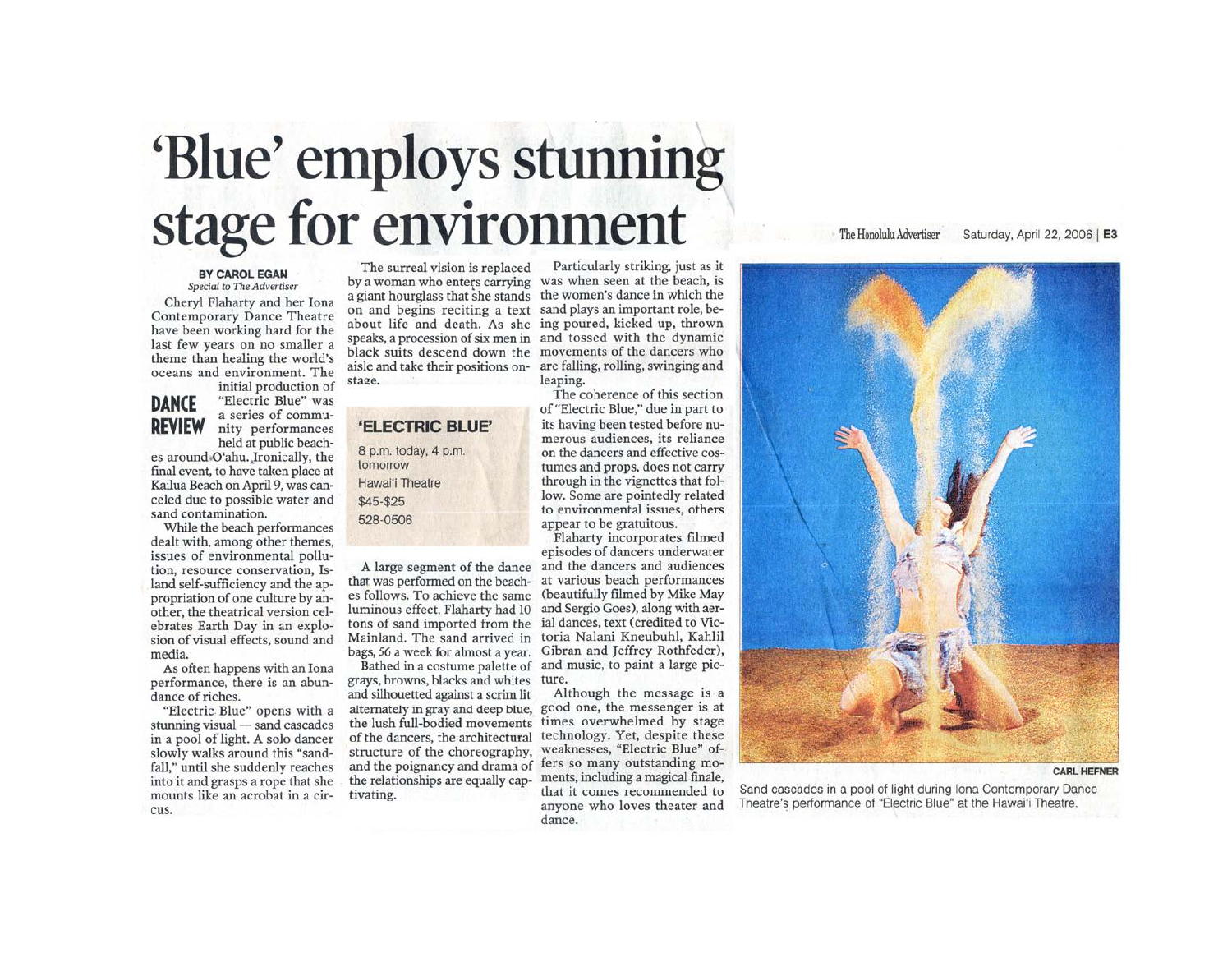Starbulletin

[Vol. 11, Issue 111 - Friday, April 21, 2006](http://starbulletin.com/) 



## **[bburlingame@starbulletin.com](mailto:bburlingame@starbulletin.com?subject=http://starbulletin.com/2006/04/21/)**

nce, however, this wordplay is simply

vet. Moleovel, one could say they le m o heads. For once, however, this wordplay is simply deconintive. descriptive. all wet. Moreover, one could say they're in over their descriptive. You could call IONA's latest production, "Electric Blue,"

"About four years ago, artistic director Cheryl Flaharty had a vision about creating a work that incorporated the real devision dood elemning a work that meep portugations are sea as both a physical force and a spiritual presence," said Crystal Brewe, managing director of IONA Contemporary Dance Theatre. "And then the grandmother of one of the dancers died, and in the process of grieving, Cheryl was struck by the continuity of life, contrasted with the disruption of culture." eyebe

Flaharty, of course, is the wildly overtalented visionary behind IONA, a born choreographer and butoh-trained Jedi master at merging dance and spirituality. Like a sculptor, she sees the space as well as the form. An IONA production is far more than people in tights  $\mu$  jumping around, although they do, of course, if people in tights jumping around. Comes with the  $\mathfrak{t}$  definition  $\mathfrak{g}$ . jumping around, although they do, of course, incorporate territory.

nd so, "Electric Blue." Not the  $\frac{1}{2}$ by Harley-Davidson, but a performance piece that not only occurs on stage, it mandates that the dancers go to the beach and play in the sand, one could say. And so, "Electric Blue." Not the police motorcycle built

Brewe intimated that "Electric Blue" uses the beach as a kind of metaphor, the cusp area between rand and sea, the shadowiand<br>betwixt life and death, the lapping interplay betwixt the and death, the tapping interpray<br>between cultural traditions and the march of effective because of the interactive format civilization, with a healthy dose of environmental awareness thrown in. Pretty All we heavy stuff for playing in the sand, but IONA generally makes these things fun to  $\frac{1}{2}$  absorb. area between land and sea, the shadowland

And here's the ironic IONA moment for this production -- a performance at Kailua Beach Park was canceled due to sewage From Figure and the air in front of the air in front of the air in front of the bringer of life, was too dangerous to enter.  $\mathcal{L}$ 

That the Hawaii beach sand was too responsibility to the same was too dangerous to use in the theater also has a different to use in the theater also has a<br>measure of irony. The world premiere of the entire work -- bits have been previewed on various beaches -- relies on 10 tons of



COURTESY CARL HEFNER / IONA Maile Baran creates a heart with a toss of sand. Baran performs in IONA Contemporary Dance Theatre's "Electric Blue," which explores spirituality in a beach setting.

from full of a room function function  $f(x) = \frac{1}{2} \int_{0}^{x} f(x) \, dx$ sand imported from the mainland.

So then even for guys who don't eat quiche "It had to be pure and dust-free  $-$  it pours like water at times in the piece  $-$  and we brought it in over the last year, 56 bags a week, special-ordered through local stage!" hardware stores," said Brewe. "It fills the

But part of the fun of Madonna is The performances on the beach actually end with the performers diving into the ocean waves for a choreographed frolic. That requires a costume change, and -- clever<br>costumery being another Flaharty/IONA  $\frac{\text{cosu}}{\text{cosu}}$ signature -- makes a political point as well. requires a costume change, and -- clever

"So many cultures have been forced to turn away from their pasts. We even fly flags of forgotten kingdoms," said Brewe. "We even have mermaids who change into colonial whites."



 COURTESY CARL HEFNER / IONA "Electric Blue" has IONA dancers frolicking in water, sand, and, in this case, a bed. The performance runs at Hawaii Theatre.

"Electric Blue," whether presented on a sandy stage or a real beach, also features local environmental organizations. It's not by accident the work premieres on the same weekend as Earth Day 2006.